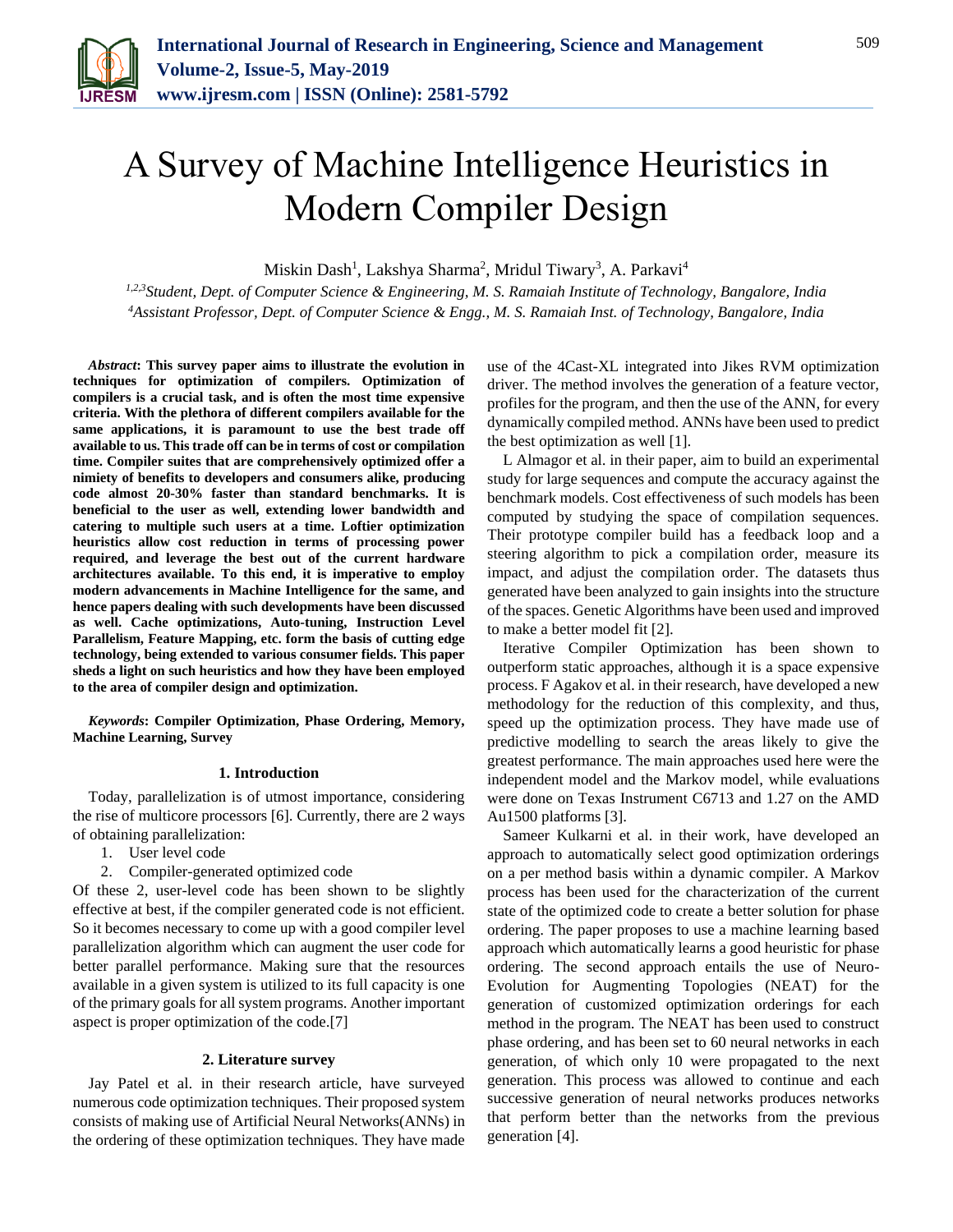

Out of the multitude of compiler optimizations available, Paul B. Schnek, in his work, has classified them into three categories: Machine Dependent, Architecture Dependent, and Architecture Independent. Machine Dependent and Architecture Dependent optimizations consider the structure of the computer, but not its detailed instruction set. Architecture Independent Optimizations are also global, but are based on the analysis of the program flow graph and the dependencies among statements of the source program. The McKeeman evaluation in Machine Dependent optimizations proposes a postprocessing technique for optimization, which is essentially a window traversing a sequence of unoptimized code. The classification of Architecture Dependent optimization is available for systems with n accumulators, or systems that can execute several instructions in parallel, or systems that execute multiple arithmetic and logical instructions upon multiple data streams. Architecture Independent optimizations have been split into three types: the frequency analysis, the matrix analysis, and the graph theoretic analysis [5].

Tarun Kumar [8] in paper aims to analyze various optimization techniques available for the compiler for a single core processor. Since different metrics produce a different type of optimization. Like a compiler may do space optimization or it may perform speed optimization. The type of optimization to be done depends on the application. GCC has 3 levels of optimization, O1, O2 and O3. Each successive levels applying more aggressive optimization techniques. Although it is not necessary that higher level will produce more optimized code.

To analyze optimization, the paper uses machine independent optimization techniques.

Multicube explorer is used for Design Space Exploration. Intel PIN was used for automatic feature extraction. MiBench was used for benchmarking and dataset generation for various application domains. The number of features was limited to 4 as an increase in features increases the search space exponentially. Graph of various optimizations done by O1, O2 and O3 is plotted over different application domains.

This paper presents an optimization method which uses both machine independent and machine dependent techniques for optimizing and transforming code for different machines. The goal is to produce a code which is optimized to work for a different system architecture but its code size is not > 10% of the original code. The steps given below are followed in sequential order:

- *Scalar Variables in Registers:* User-defined/local variables are put in registers to take advantage of spatial locality.
- Putting common expressions in registers: While the text code is scanned sequentially, a candidate table is constructed in which most common expressions are noted. Then these expressions are also loaded in the registers.
- *Using Special Registers:* So far, the techniques described were machine independent. In this step,

using certain predefined information about the systems, we obtain the values of special registers. These registers specialize in certain tasks which makes it faster to use them for those tasks.

- *Pre-Optimization Transforms:* This is also a machine dependent task. Here we exploit the assembly level working of different machines to produce the optimal code. For eg, a system might allow its assembly language to load and store data from the registers in a single line. Using this, we can reduce the code size significantly.
- *Jump Optimization:* Some machines support short jump instruction, which allows the code to move forward or backwards from the current location of execution. A branch table is constructed and the distance of all the jumps are calculated. If the distance is high, the short jump is marked as long.
- After all these optimization techniques are applied, the final speed and space utilization are compared. The result obtained indicated the the optimization was successful.

## **3. Discussion**

Given the number of projects requiring fast development of applications [9], it is necessary to find ways to optimize compilers in order to develop applications faster. There exists many methods to optimize compilers ranging from simple heuristics to complex Machine Learning applications. Each has its own strengths and limitations. There is no one-fits-all method that can be applied. It has to be a combination of all possible methods to optimize the compiler. In recent times, the rise of AI has given a unique opportunity in the way compilers can be optimized. It is true that optimizing compilers is difficult due to the varying hardware instructions

## **4. Conclusion**

Compiler Design is a field of dynamic change with respect to sequence optimization and capitalization on instruction cache space. With cutting edge advancements in the fields of automation, Machine Intelligence, State Space Vectoring, etc., it is now possible to select a compiler that has both - a low resource utilization and a high throughput for available bandwidth. We have surveyed a few such papers to illustrate and highlight the current heuristics, and for researchers to draw conclusions from this to improve upon. To leverage the best out of the current available hardware with software optimization improves the architectural framework for any piece of application, and is bound to be an immensely useful tool for developers.

## **References**

[1] Jay Patel, Mahesh Panchal - "Code Optimization in Compilers Using ANN", International Journal of Computer Science and Mobile Computing, vol. 3, no. 5, pp. 557-561, May 2014.